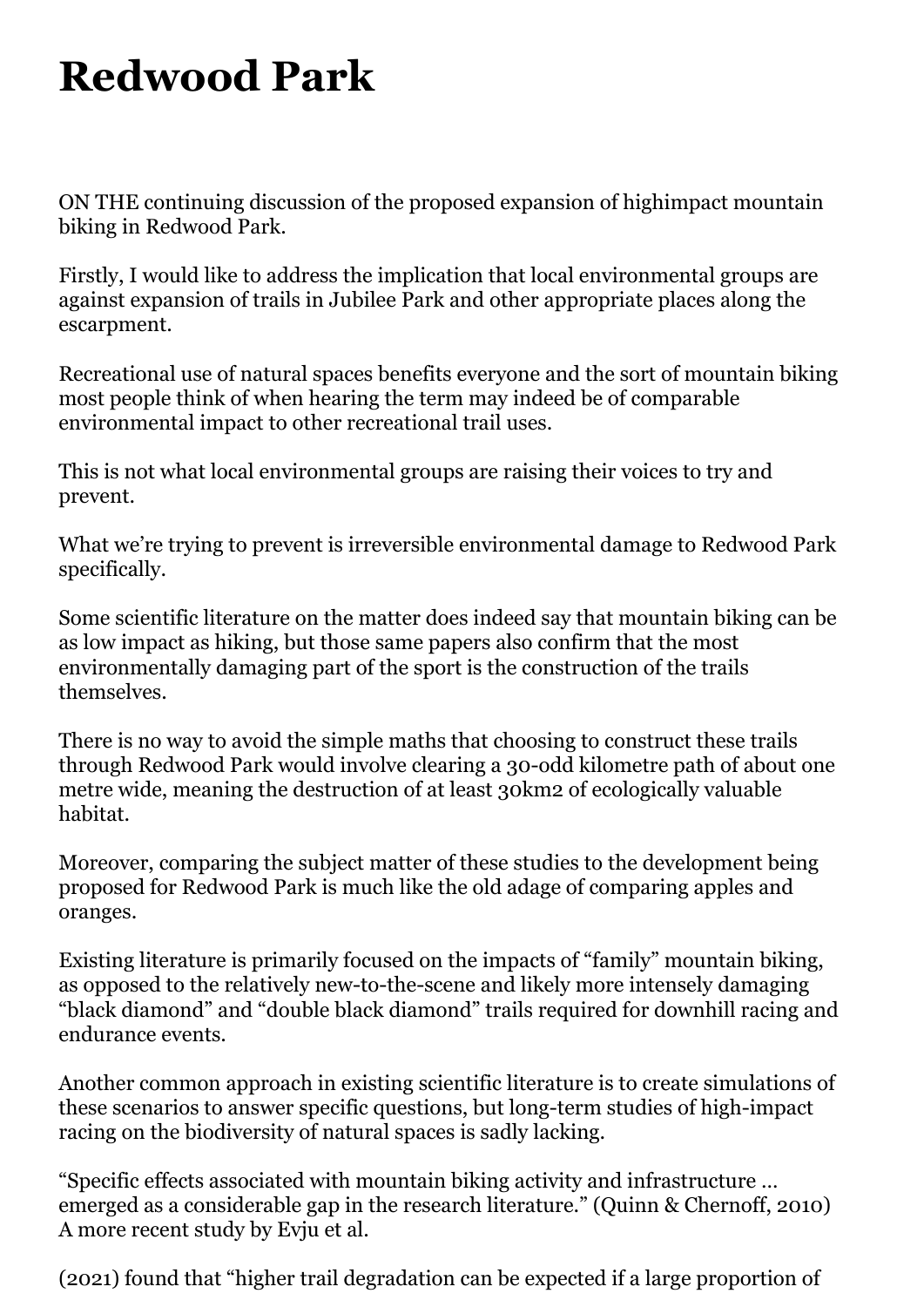the users are mountain bikers, particularly in wet trail parts".

The substrate on the range is notoriously prone to erosion (think of the landslides and measures required to manage them), meaning that we could perhaps expect a decent amount of erosion if high-impact endurance racing was to occur in Redwood Park.

While many state governments are integrating more mountain bike use in their national parks, our neighbours south of the border are having none of it. The National Parks Association of New South Wales "is opposed to all forms of cycling on all roads, trails and tracks in wilderness areas, and the policy intent should take the same approach so that Plans of Management do not allow it".

Mountain trail bikes have in fact been likened to a Trojan Horse to national parks, because they facilitate the spread of further environmental damage.

In 2015 ABC's Ann Jones reported on research conducted by Professor Catherine Pickering from the Environment Futures Research Institute at Griffith University.

While Pickering greatly supported the health benefits and connection to nature mountain biking promotes, the tendency of resourceful Aussies to "improve" upon mountain bike trails meant that her team found over 116 additions to mountain bike trails, averaging 36m2 of cleared vegetation at each site, as well as almost 8km of unofficial trails.

This sort of unaccounted-for damage further supports the construction of mountain bike paths in less ecologically valuable areas.

There is also the question of how much damage enthusiastic spectators of the sport could cause in such an ecologically sensitive area.

Not to mention the vulnerable ground-dwelling species that are currently residing and known to be breeding in relative safety within the park. Or the inevitable increase of invasive weed spread that would complete the Trojan Horse analogy.

It is incredible to hear of the collaborative efforts occurring in other states between the government and the community to enhance the recreational potential of our natural spaces. It is amazing that these initiatives have the support of local environmental groups.

The difference between our situation and theirs is that the plan to develop Redwood Park does not have the support of local environmental groups here in Toowoomba.

There was very little done in the way of consultation with local environmental groups, and the failure to investigate options other than the biodiversity, historical and cultural hotspot that is Redwood Park has left local groups no option but to make some noise.

We're trying raising our voices about an issue that we believe might cause more environmental damage than it's worth.

We are not against mountain biking, or sustainable and responsible economic expansion.